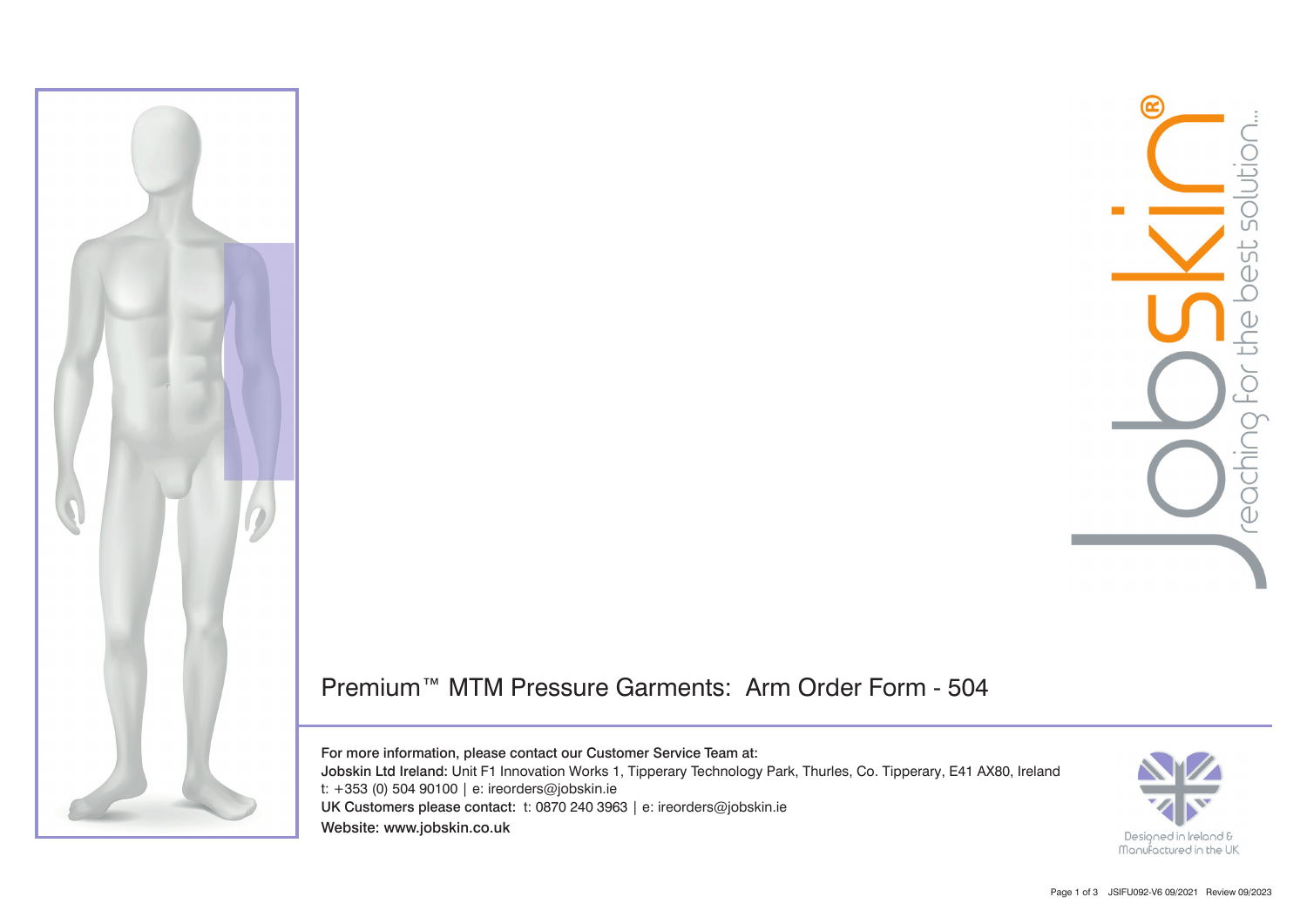

Premium™ MTM Pressure Garments Arm Order Form - 504



| ∣ Circumferences  ⊲ |  |
|---------------------|--|
| Lengths             |  |

Premium™ MTM Data Order Forms can also be downloaded from our website - www.jobskin.co.uk